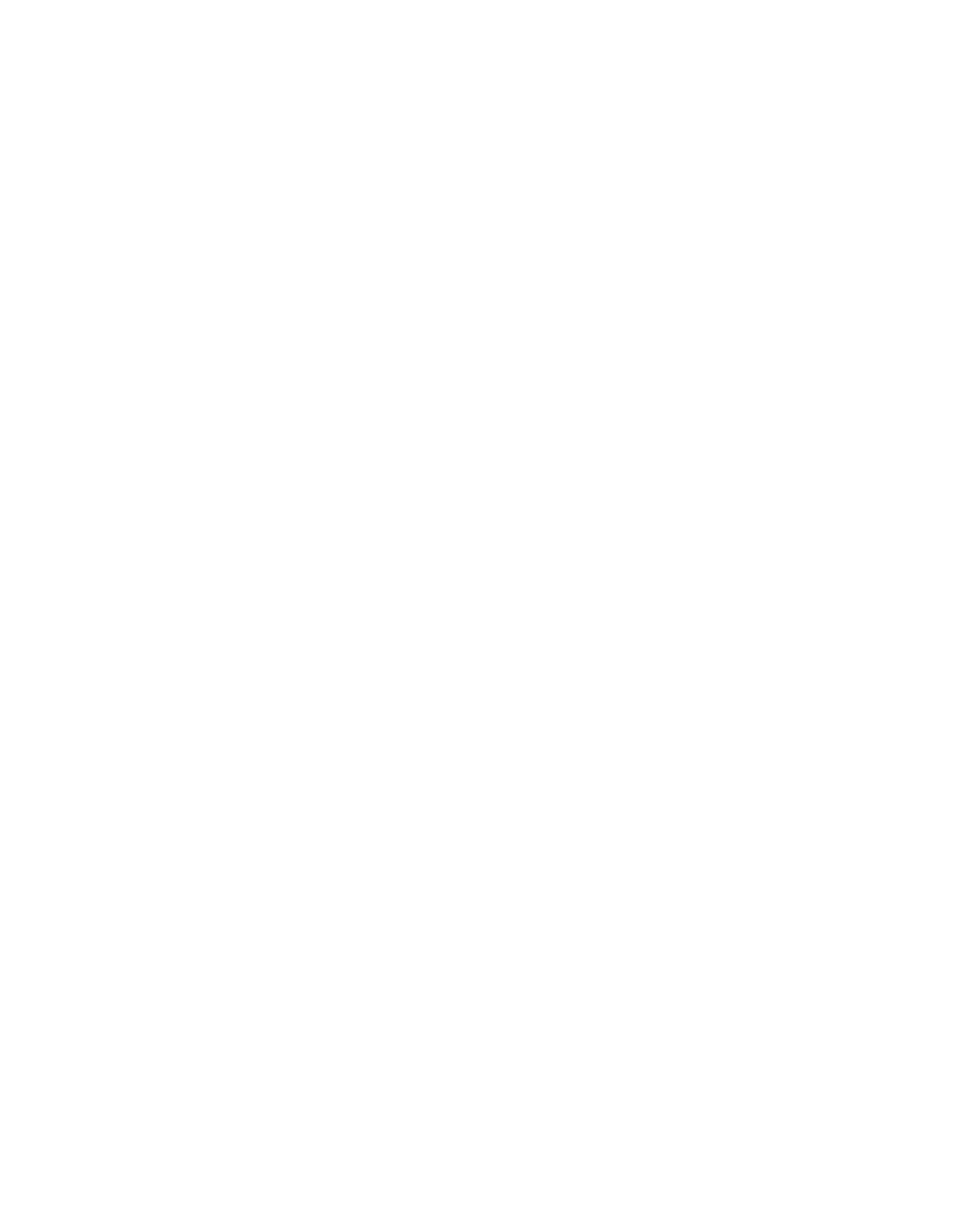## **TABLE OF CONTENTS**

OPERATING INSTRUCTIONS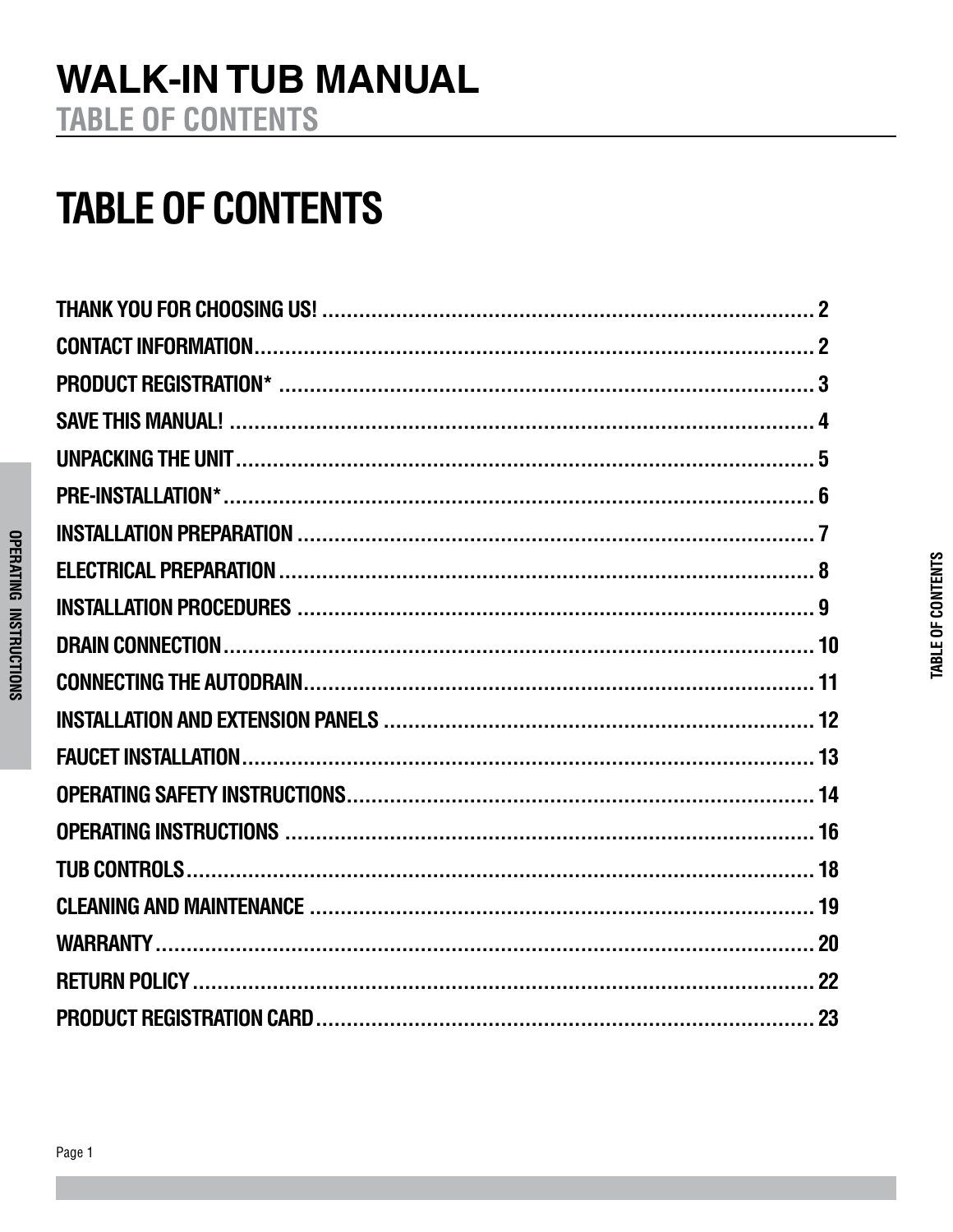# <span id="page-3-0"></span>**THANK YOU FOR CHOOSING US!**

Our mission is to help you maintain independence over essential bathing needs and improve the quality of life! This is designed to be the most accessible, most comfortable walk-in bathtub on the market today! Until recently, if you have difficulty getting in and out of a bathtub, it was almost impossible for you to take a bath. Wespecialize in accessibility and security. Safe transfers in and out of the bathtub are the most critical part of bathing safely. We are committed to providing a complete bathing experience for the elderly and mobility-impaired.

### **Thank you for your purchase!**

5701 NW 35 Avenue Miami, FL 33142 Phone 866-633-4882 Fax 866-560-1060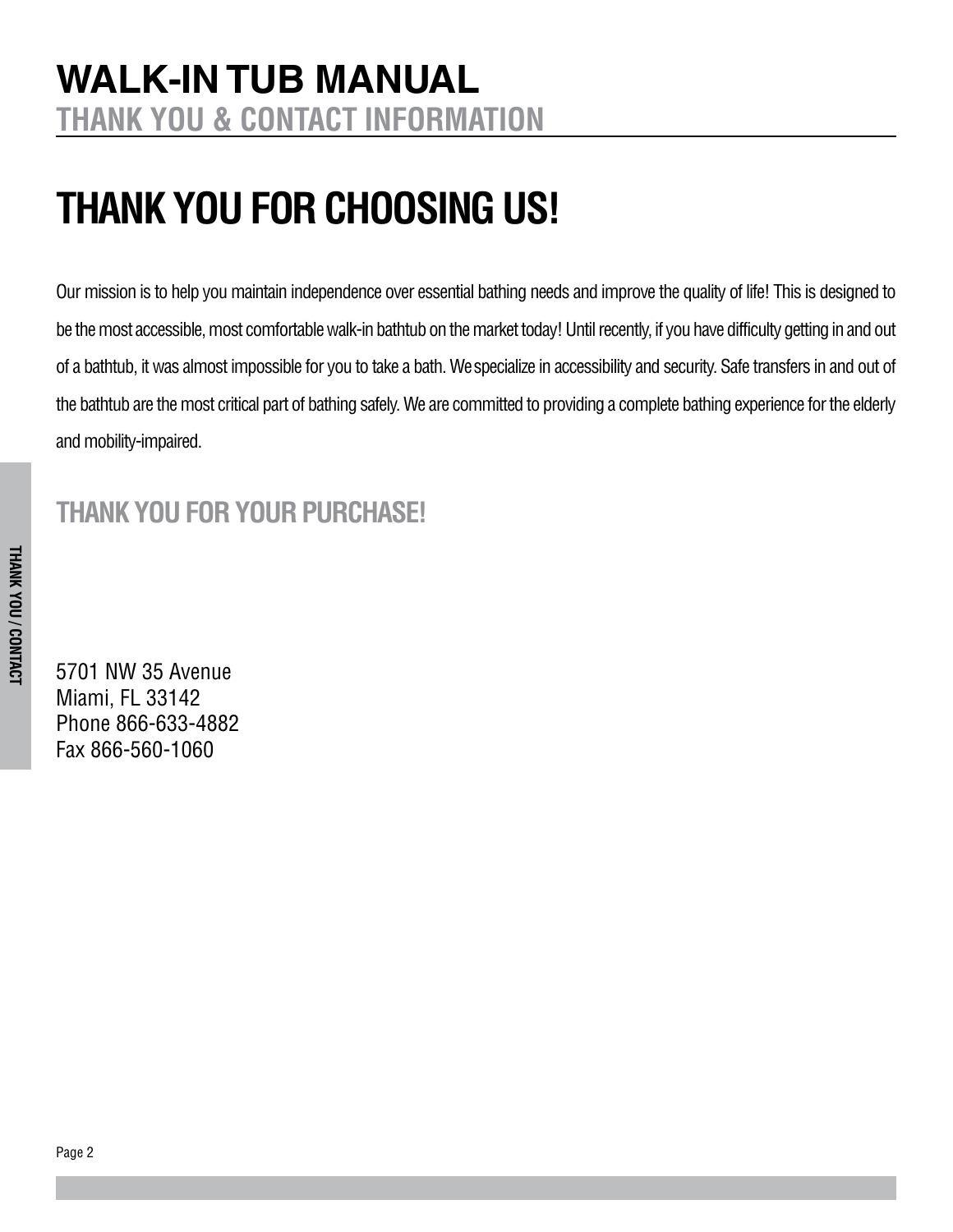## <span id="page-4-0"></span>**Product Registration\***

To ensure that your warranty is registered with us, complete, sign and return this registration card within 30 days of the purchase. NOTE: Your warranty will not be recognized by us unless this card *is fully completed and returned to: 5701 NW 35 Avenue Miami, FL 33142.*

### **IMPORTANT**

**operating instructions**

**OPERATING INSTRUCTIONS** 

To ensure that your warranty is registered and confirmed with the manufacturer, please take a few moments to complete, sign and return the Product Registration Card (below) within 30 day.

#### **WARRANTY CONFIRMATION**

By returning this Product Registration Card we confirm the date of purchase for your new product. This confirmation will allow **us** to process any warranty claims.

#### **PURCHASE REGISTRATION**

The information provided on Product Registration Card (**found on page 23**)will be kept on file with **us** as an official Purchase Registration. The completed card should be mailed to :

5701 NW 35 Avenue Miami, FL 33142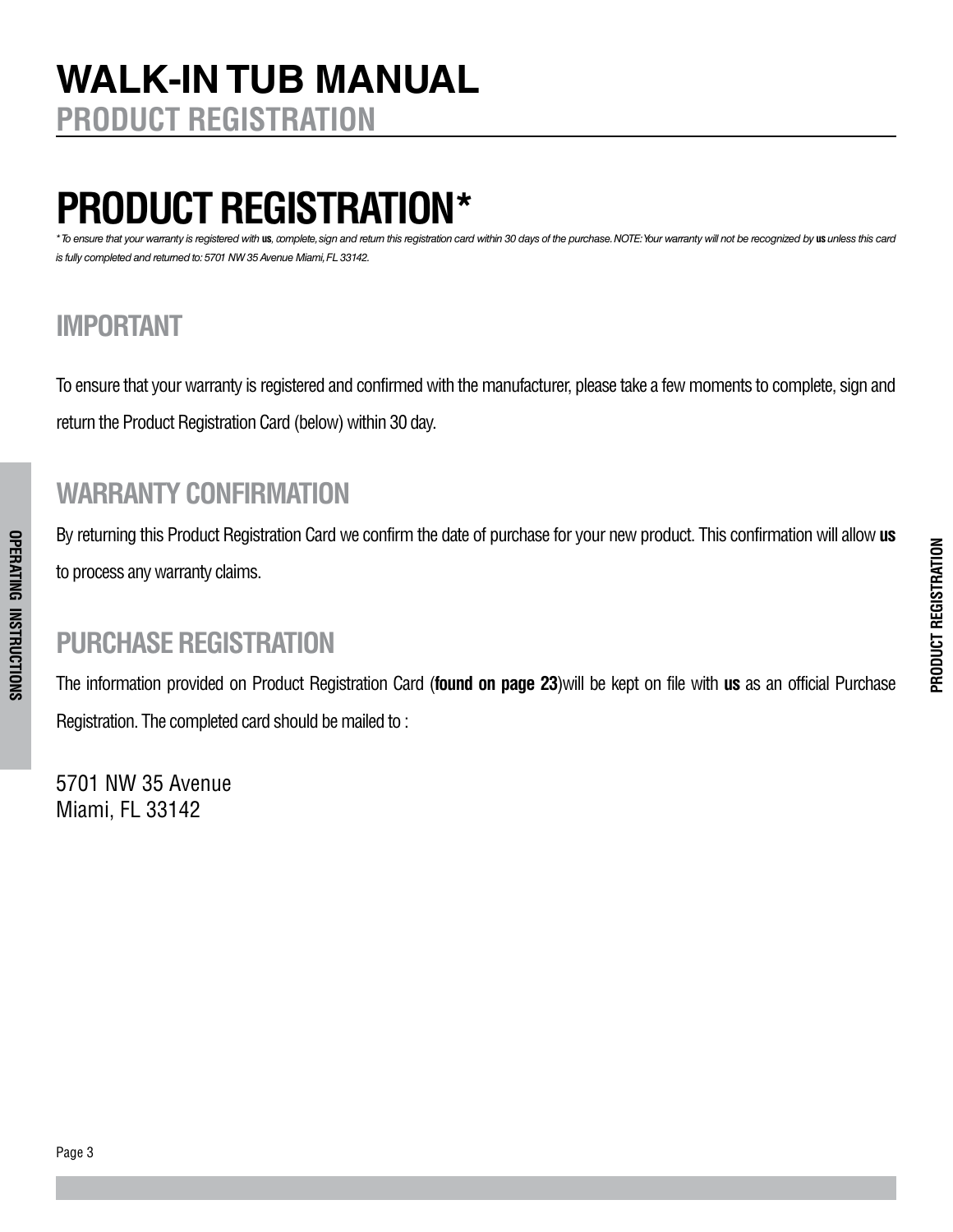## <span id="page-5-0"></span>**Save this manual!**

### **general information**

READ THESE INSTRUCTIONS COMPLETELY BEFORE INSTALLING THE PRODUCTS. FAILURE TO DO SO could RESULT IN an IMPROPER INSTALLATION AND COULD VOID THE WARRANTY.

### **RESPONSIBILITY OF THE INSTALLER**

THE INSTALLER MUST INSPECT AND WATER-TEST THE PRODUCT PRIOR TO INSTALLATION TO ENSURE THE UNIT IS FREE OF DEFECT OR DAMAGE. IN THE EVENT OF A PROBLEM, THE UNIT MUST NOT BE INSTALLED. IF THE CRATE OR THE PRODUCT HAS BEEN DAMAGED DURING SHIPPING, PLEASE CALL US IMMEDIATELY.

### **THIS PRODUCT MUST BE INSTALLED BY A LICENSED/CERTIFIED CONTRACTOR**

LICENSED PLUMBERS AND ELECTRICIANS SHOULD BE EMPLOYED TO INSURE PROPER INSTALLATION. INSTALLERS ASSUME ALL LIABILITY FOR THE CORRECT INSTALLATION PROCEDURES. ONLY ACCESSORIES AUTHORIZED BY THE MANUFACTURER SHOULD BE USED WITH THIS PRODUCT.

## **IMPORTANT SAFETY INSTRUCTIONS**

**Warning! When USING THIS PRODUCT, BASIC PRECAUTIONS SHOULD ALWAYS BE FOLLOWED. READ AND FOLLOW ALL INSTRUCTIONS PERTAINING TO RISK OF FIRE, ELECTRICAL SHOCK, AND/ OR OTHER INJURIES.**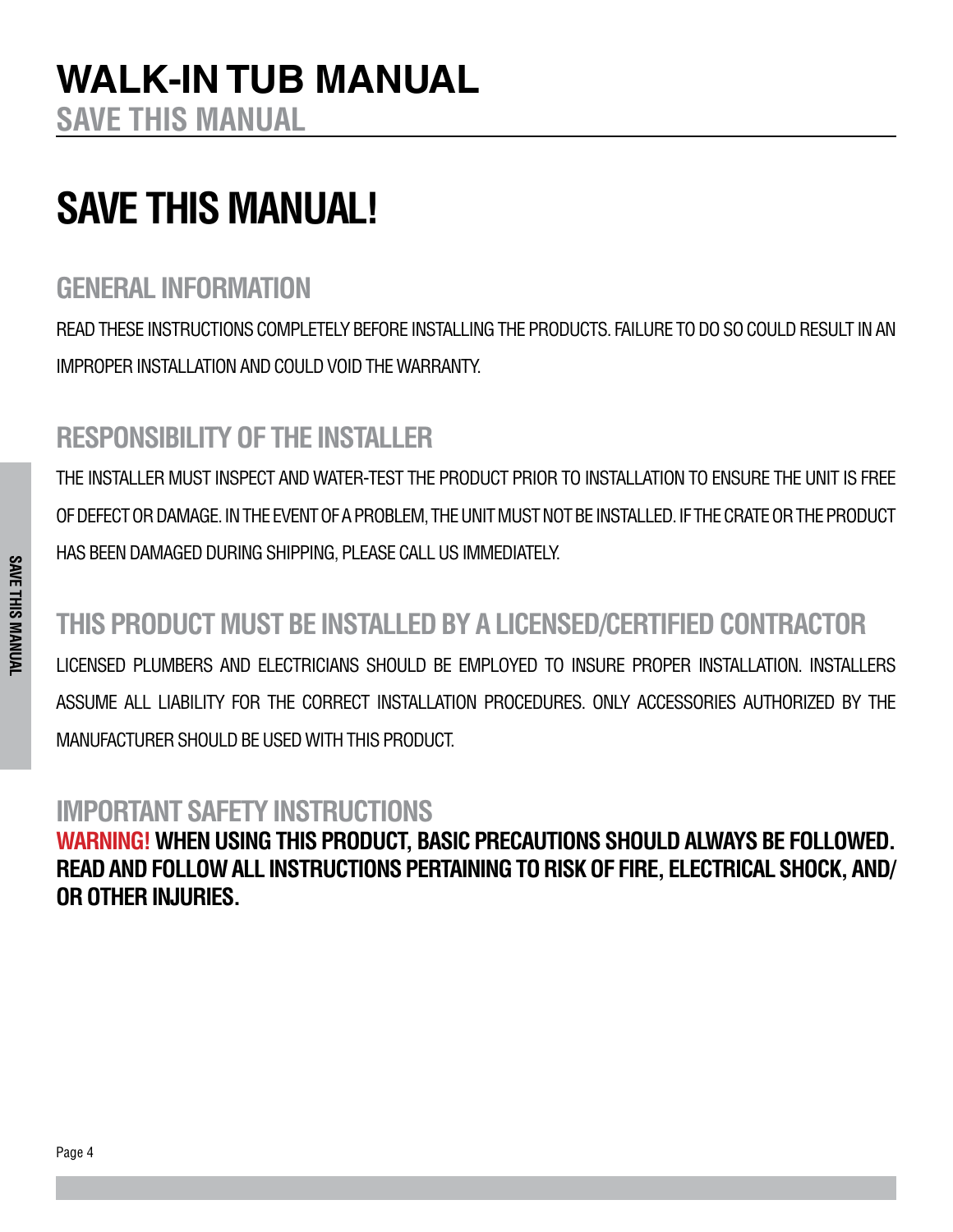**unpac**

**king**

### <span id="page-6-0"></span>**WALK-IN TUB MANUAL unpacking**

# **UNPACKING THE UNIT**

### **INSPECTING THE PACKAGING**

Inspect the carton. If any damages are noted, photograph the damaged area(s) and notify the deliverer/carrier.

### **LIFTING / TRANSPORTING**

Never lift the walk-in bathtub by the plumbing. Doing so may result in damaging the plumbing and causing a leak.

### **INSPECTING THE UNIT**

Immediately inspect the unit for damage even if there is no carton damage. Once the unit is installed surface damages will be assumed to be installation related if not reported at this point.

#### **PLACING THE UNIT**

**operating instructions**

**OPERATING INSTRUCTIONS** 

Please note that an installer(s) assumes full liability for damages to the walk-in bathtub after the unit is installed in the "cradle"/niche.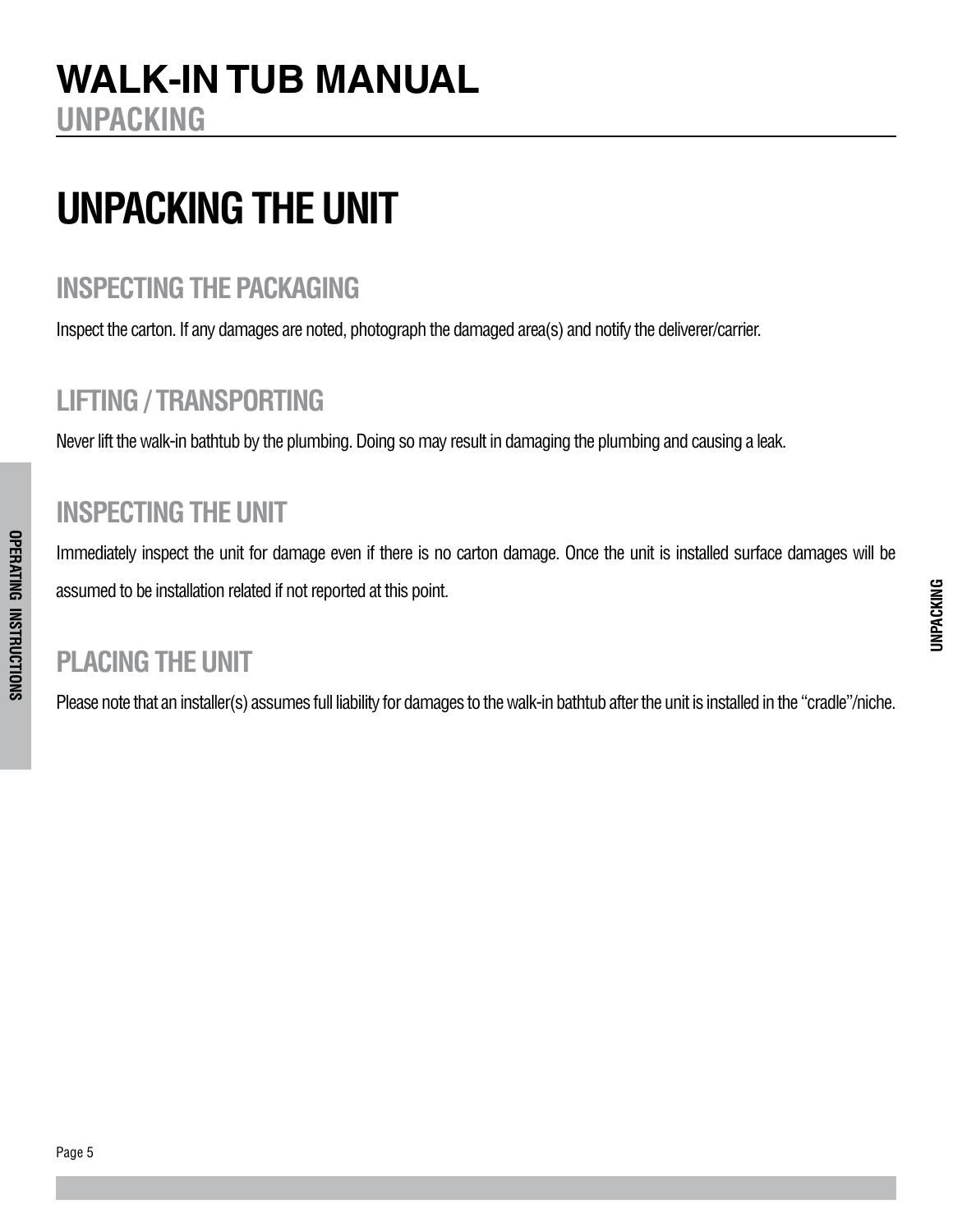<span id="page-7-0"></span><sup>1</sup> Walk-In Bath Tubs are 100% water tested at the factory certified to be free of leaks. Transportation and mishandling may cause leaks. It is necessary to test the bathtub while there is access to *all sides of the bathtub.*

### **ReadAND FOLLOW ALL INSTRUCTIONS**

- Place the tub on a completely flat surface in an area where it may be drained after testing.
- Close the drain and fill the tub until it is above the highest jet. If it's a soaker fill up to normal water height level.
- Allow the water to stand in tub for 30 minutes and then inspect all plumbing and seals for leaks.
- If tub is jetted, supply electric to unit and run for 10 minutes and inspect for leaks. Inspect the unions around the pump; if leaks persist from the unions after tightening; loosen the unions and insure the O-ring is seated properly.

**NOTE: If the pumps do not operate, check the breaker to ensure power is on and the cable connecting the controls to the pump is attached.**

**WARNING! DO NOT RUN ANY PUMPS UNLESS THE TUB IS FILLED WITH WATER TO PROPER LEVEL. DAMAGE DUETO DRY RUNNINGPUMPSISNOTCOVERED UNDERWARRANTY. Failure to perform these tests before installation will make the installer liable for future repair costs.**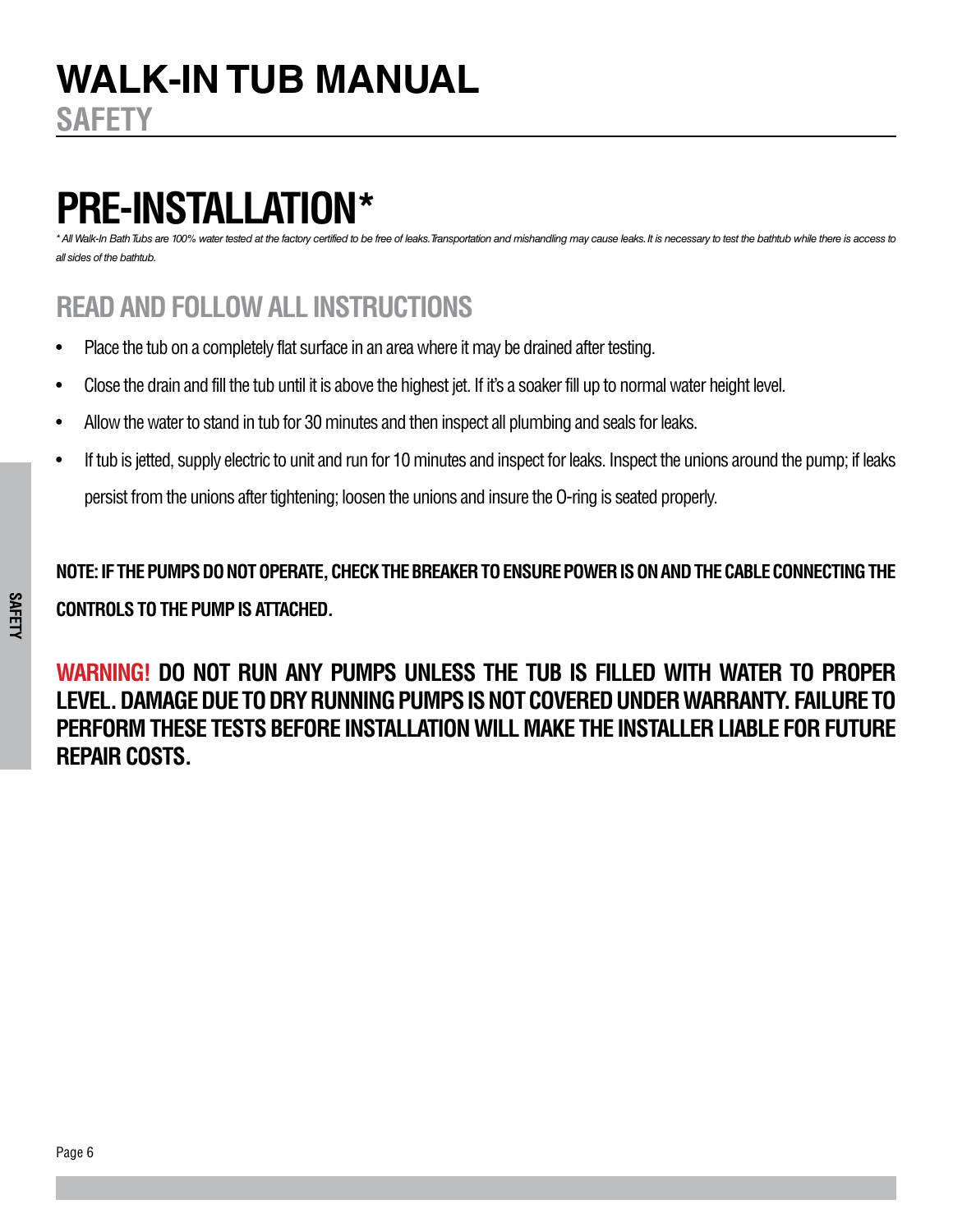### <span id="page-8-0"></span>**WALK-IN TUB MANUAL INSTALLATION preparation**

# **INSTALLATION PREPARATION**

- 1. Check the floor area where the tub is to be installed.
- a. Clean area of any debris or trash.
- • b. Use a 5 or 6-foot level and determine if the floor is level. If the floor is not level, adjust all 6 leveling feet to perfectly level the tub.
- • **Note: it is important that all leveling feet are completely touching the floor and level for the door SYSTEM TO WORK PROPERLY.**  $\begin{array}{cc} \bullet & \mathbf{b}.\ \bullet & \mathbf{N} \end{array}$ **i** Use a 5 or 6-foot level and<br>**NOTE: IT IS IMPORTANT**<br>AMATELE TO MADY RRAI



- 2. Check to ensure that the drain piping has been "roughed-in" at the proper location. **2.** Check to ensure that the drain
	- 3. Ensure that the proper electrical service has been installed at the pump location. See electrical requirements in the manual (on following page).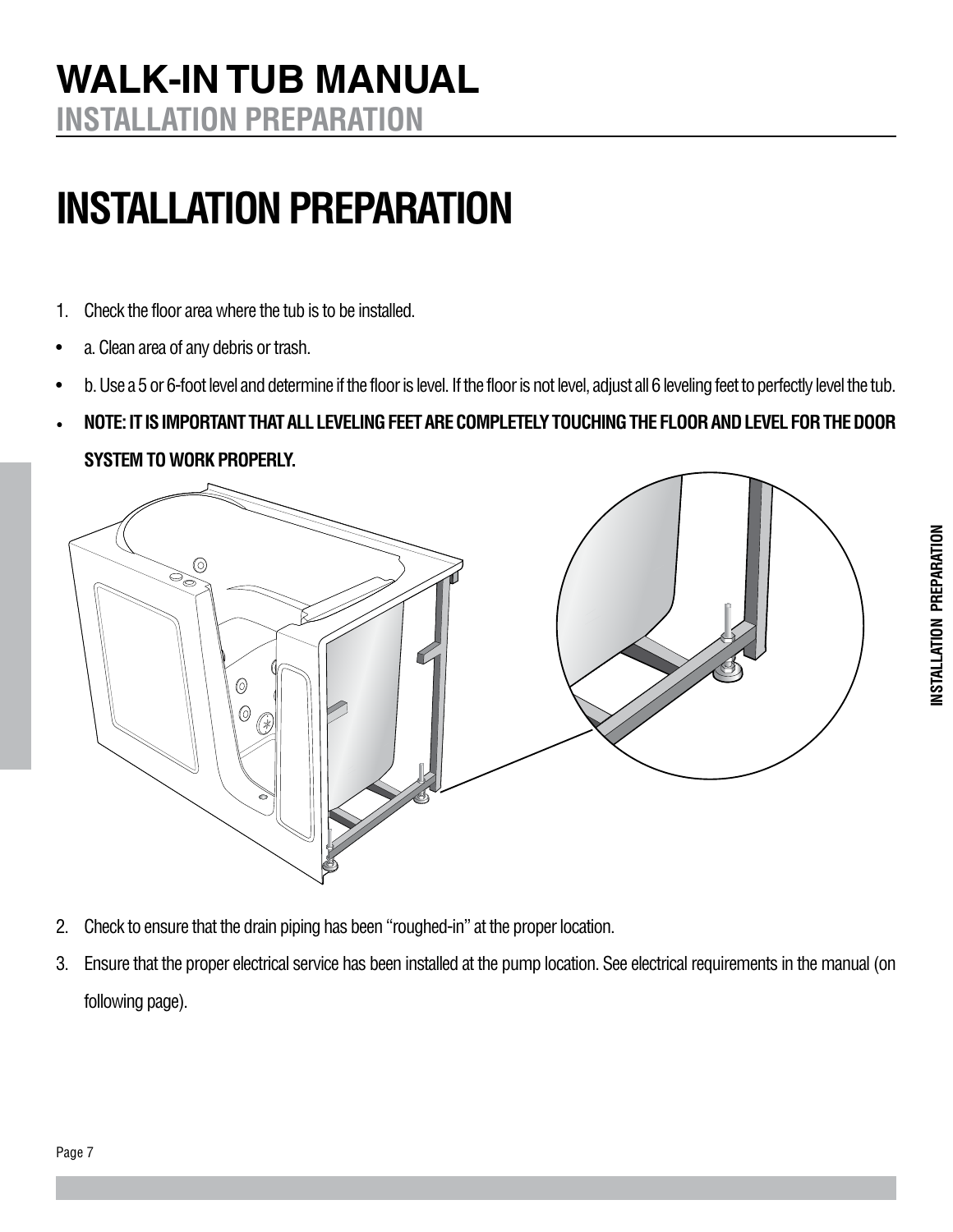# <span id="page-9-0"></span>**electrical PREPARATION**

All electrical wiring must be installed in accordance with the National Electrical Code and with all local codes. All wiring shall be done by a qualified electrician. Run one, two or three branch circuits (as required) from the main electrical service panel to the pump area of the framing structure to provide power to the unit.

Electrical components have specific wiring requirements. Refer to the matrix below for the electrical supply requirements for the jet massage bathtub and factory installed components.

Branch circuits must be rated for 110 – 120 volts. Use 12 Gauge, 3 conductor cable for the circuits. If the length run exceeds 100 feet check with local codes for requirements. Install moisture proof junction box(s) 6" above the floor at the pump end of the framing for each circuit.

**NOTE: DONOT INSTALL THE JUNCTION BOX(S) WHERE ITCAN BEREACHED WHILESITTINGORSTANDINGINTHE TUB OR TOUCHINGTHE FAUCETS.**

### **AUTO DRAIN™, LIGHTS, WHIRLPOOL, AIRSPA, COMBO & HEATERELECTRIAL REQUIREMENTS**

This section lists the factory installed components of the Jet Massage and/or Air Massage Systems.

| <b>Systems</b>                                            | <b>Electrical Rating</b><br><b>Circuit 1</b> | <b>Dedicated</b><br><b>Circuit</b> |
|-----------------------------------------------------------|----------------------------------------------|------------------------------------|
| Soaker w / Auto Drain™                                    | 15 Amp GFCI                                  |                                    |
| Soaker w / Light                                          | 15 Amp GFCI                                  |                                    |
| Soaker w / Auto Drain <sup>™</sup> w / Light              | 15 Amp GFCI                                  |                                    |
| Jet Massage Or Air Massage                                | 15 Amp GFCI                                  |                                    |
| Jet Massage Or Air Massage w / Light                      | 15 Amp GFCI                                  |                                    |
| Jet Massage Or Air Massage w/ Auto Drain <sup>™</sup>     | 15 Amp GFCI                                  |                                    |
| Jet Massage Or Air Massage w/ Light & Auto Drain™         | 15 Amp GFCI                                  |                                    |
| Jet Massage & Air Massage (Dual)                          | 20 Amp GFCI                                  |                                    |
| Jet Massage & Air Massage (Dual) w/ Light                 | 20 Amp GFCI                                  |                                    |
| Jet Massage & Air Massage (Dual) w/ Auto Drain™           | 20 Amp GFCI                                  |                                    |
| Jet Massage & Air Massage (Dual) w/ Light & Auto Drain™   | 20 Amp GFCI                                  |                                    |
| <b>Whirlpool Inline Heater - Dedicated 15 Amp Circuit</b> |                                              | 15 Amp GFCI                        |

All electrical connections must be carried out b y a certified electrician in accordance with local electrical requirements and codes.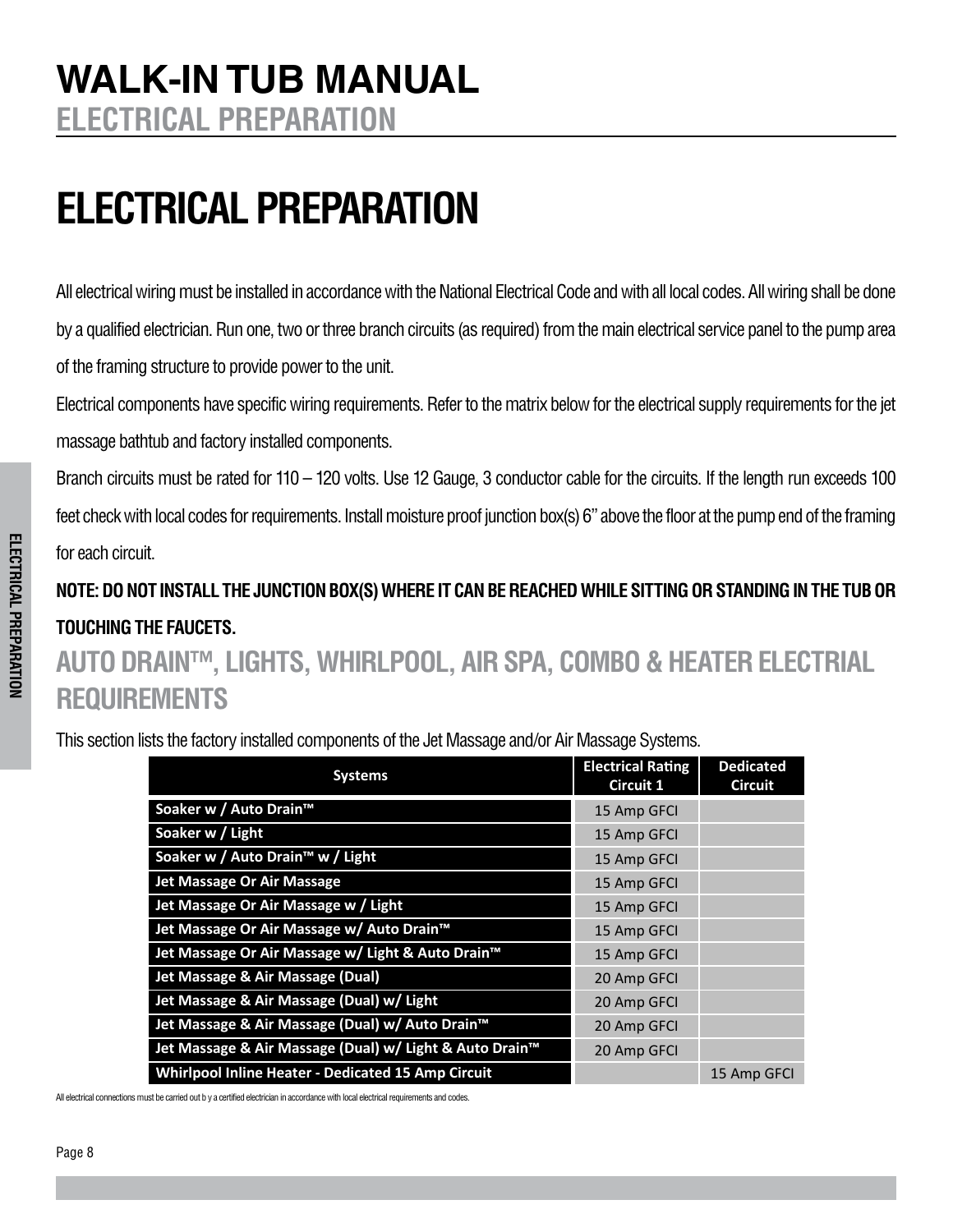### <span id="page-10-0"></span>**WALK-IN TUB MANUAL installation procedures**

# **INSTALLATION PROCEDURES**

**WARNING! When installing jet massage bath, THE FOLLOWING BASIC PRECAUTIONS SHOULD BE FOLLOWED.** 

**Danger! Risk of electric shock. Connect only to separate circuit protected by a groundfault circuit interrupter (GFCI) on plug in units.**

### **NOTE: Installation must provide access for servicing pump/motor (all tubs come with an access panel for the pump/motor).**

### **GENERALGUIDE-THROUGH**

- Install tub waste/overflow according to instructions (see page 10).
- Standard installation After framing is a complete (see attached diagrams), set product in place to make certain that the tub can be properly leveled. (Caution: If a walk-in bathtub is not resting on all leveling feet, water will not drain properly and may cause the door to leak) (see page 7).
- Verify the product's level by checking tub's deck surface and ensure all leveling feet are touching the ground (see page 7).
- Electrical connection is made pre-instruction on specified models.
- After plumbing and electrical connections have been made, the tub should be cleaned of dirt and debris.
- Installation is not complete until the tub has been tested in place.

**operating instructions**

**OPERATING INSTRUCTIONS**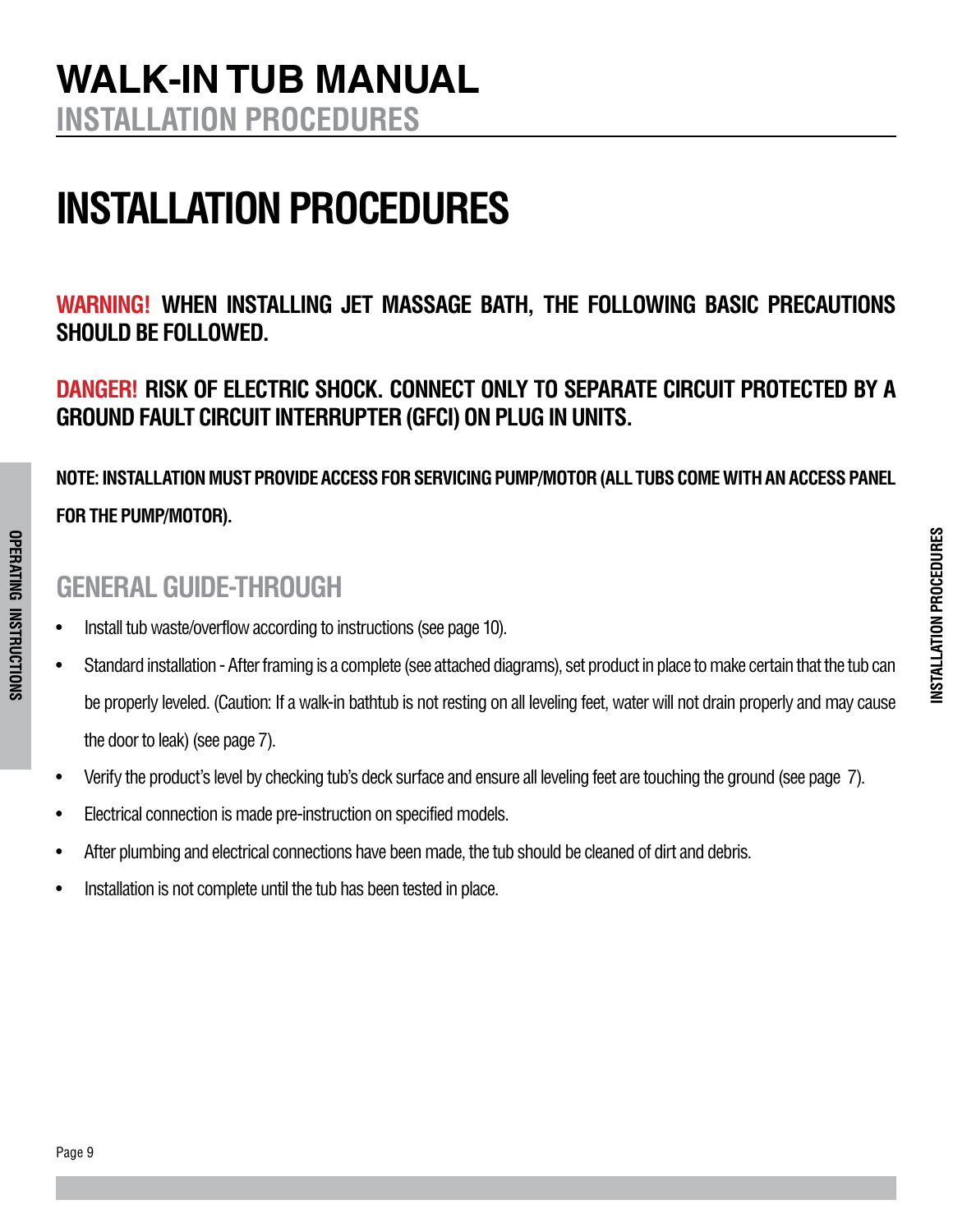## <span id="page-11-0"></span>**WALK-IN TUB MANUAL INSTALLATION INSTRUCTIONS**

# **DRAIN CONNECTION**



To ensure safe transit for your walk-in tub, the overflow drain components are not connected to the unit during the process of production. The following instructions are provided for installation purposes: Your walk-in tub is supplied with a 1  $\frac{1}{2}$  drain pipe overflow. The open and close valve with the turn knob should be attached to the unit at the 1  $\frac{1}{2}$ " pre-drilled opening in the wall of the unit from the outside. The opposite end of the overflow should be attached to the 1 ½" pre-drilled opening in the foot well of the unit from the underside. The chrome turn knob and the drain cover should be attached to the appropriate ends of the overflow drain from the inside of the unit. Place the chrome cap with stem into

the floor drain to close off the opening. The cable attached to the turn knob of the overflow is also connected to a lever inside the floor drain which allows the drain to be opened or closed. Once the components of the overflow are secured into place, turn the overflow knob to the open and closed position to ensure proper function. The cap and stem will move up and down, opening and closing the drain (**Figure 1**).



Your walk-in tub also has a door drain to remove excess water from the door after each use. From the underside of the unit, a hose is connected to the door drain with a check valve. This hose and valve is to provide a one-way flow from the door drain to the main drain pipe. The check valve will constrict the water flow away from the door. Insert the opposite end of the hose into the port on the main drain. Be sure the port is open before attaching the hose. Secure the hose with clamps or ties. Once the hose is in place, close the door on the unit, place the handle in the locked position, and fill tub with at least 12" of water to test the connection. Once the completion

of the drain components are installed and have been tested for proper function, the unit can be leveled and give a final water test before installation of unit (**Figure 2**).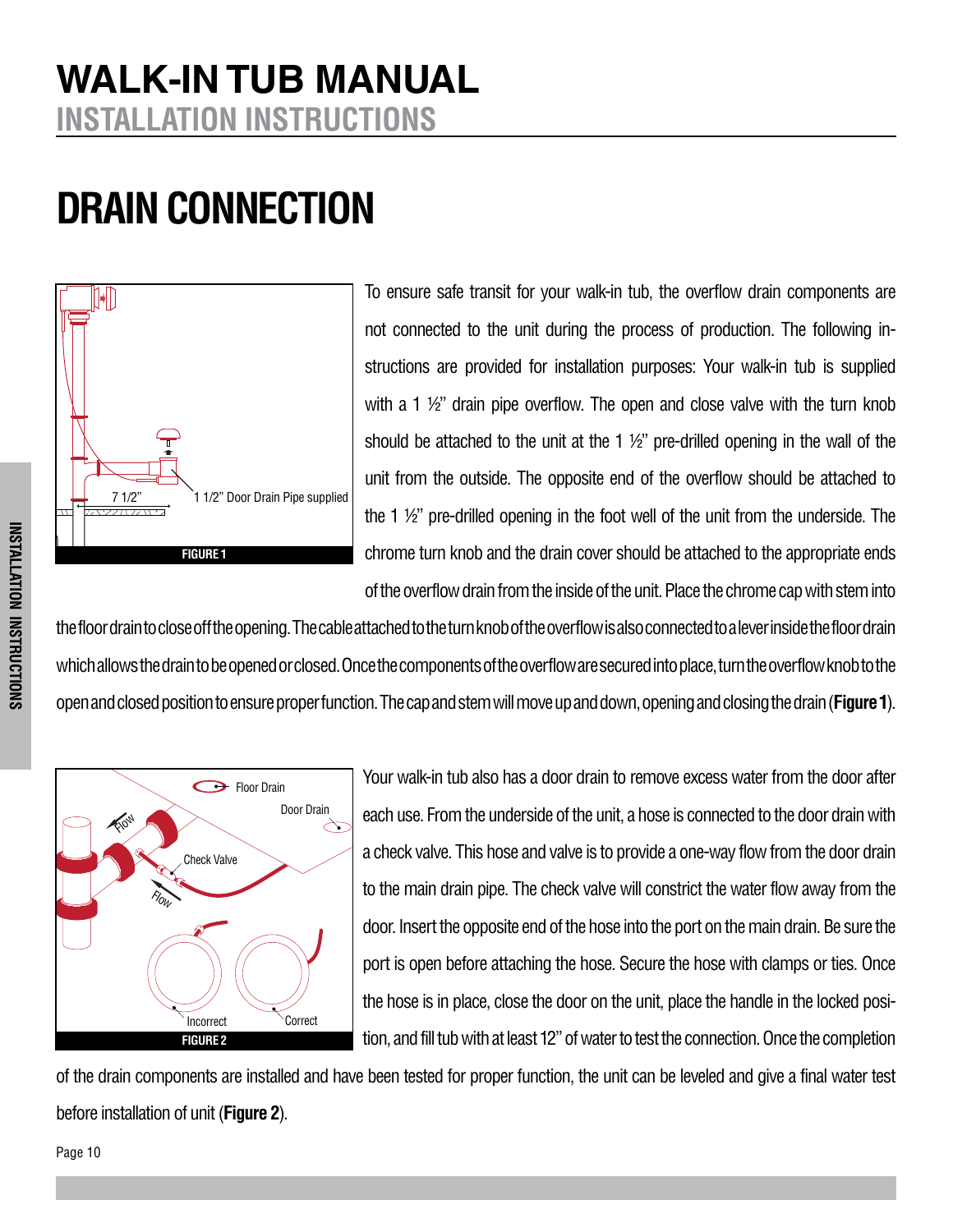# <span id="page-12-0"></span>**Connecting the Autodrain**

### **HIGH-SPEED AUTODRAIN FOR SOAKING TUB AND/OR AIR SYSTEM**

- Drain System requires the connection to a minimum 1  $\frac{1}{2}$  sanitary drain line.
- Use UPC Approved PVC Glue, primer, and Schedule 40 1  $\frac{1}{2}$  ' pipe.
- Do not change or modify the location and or piping of the Back Flow Preventer.
- The sanitary tee is installed directly above the drain tee with clearance not greater than 1".
- Dry fit the drain overflow assembly to the sanitary drainage pipe and check for proper fit.
- Glue the High-Speed Autodrain Fittings, pipe and drain overflow assembly to the sanitary drainage pipe.
- • **NOTE: Water tight installation of the waste/ overflow is the installer's responsibility. Drain leakage IS EXCLUDED FROM MEDITUB WARRANTY OF THIS PRODUCT.**



**NOTE: We have taken responsible precautions to ensure the High-Speed Autodrain is suitable for residential plumbing. It is responsibility of the installer to insure the sanitary system is acceptable for the use of the High-Speed Autodrain. We do not accept responsibility for damage arising from the USE OF THE HIGH- SPEED AUTODRAIN.\***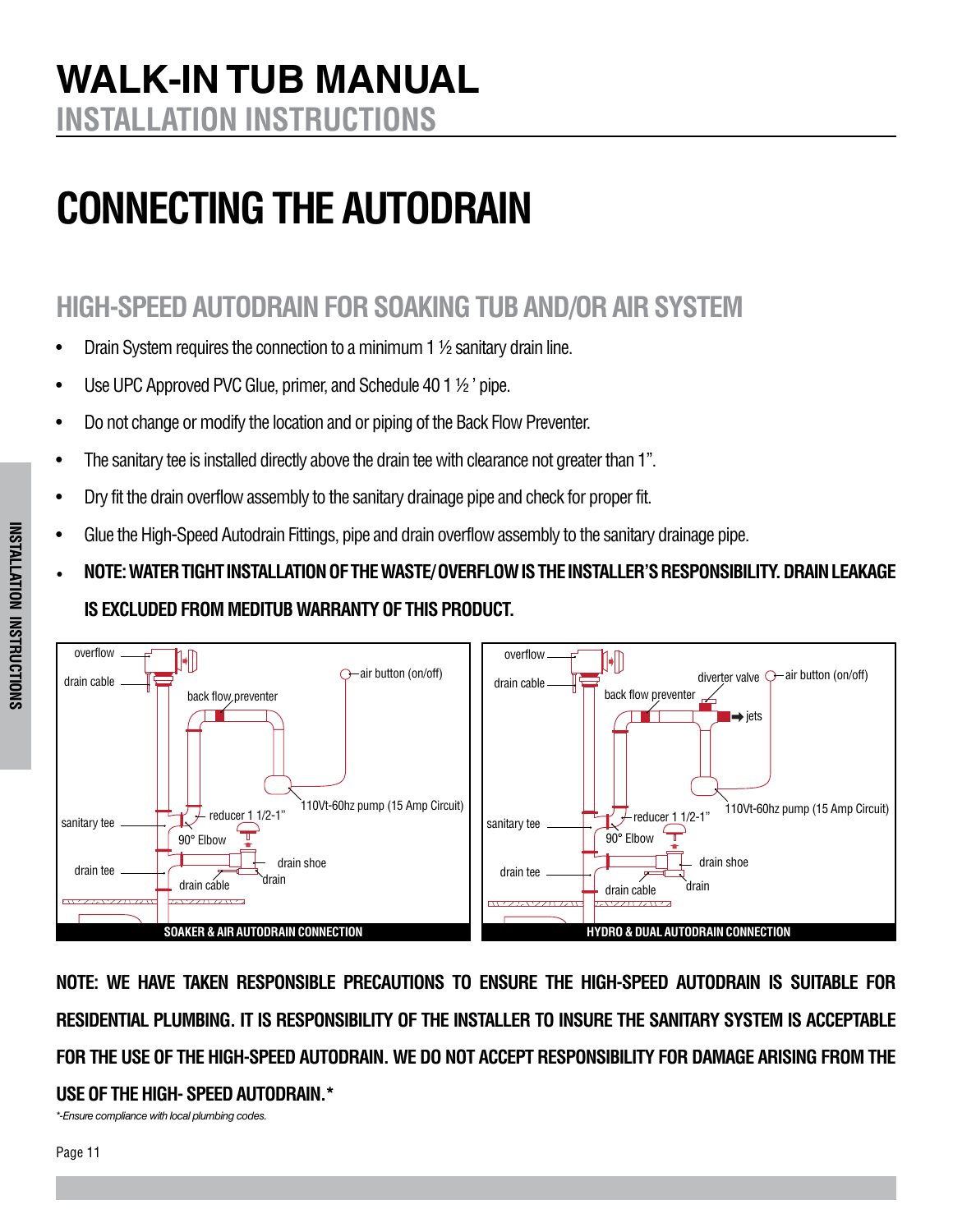# <span id="page-13-0"></span>**Installation and extension panels**

### **assembly & placement**

Connect the two panels using pre-drilled holes:

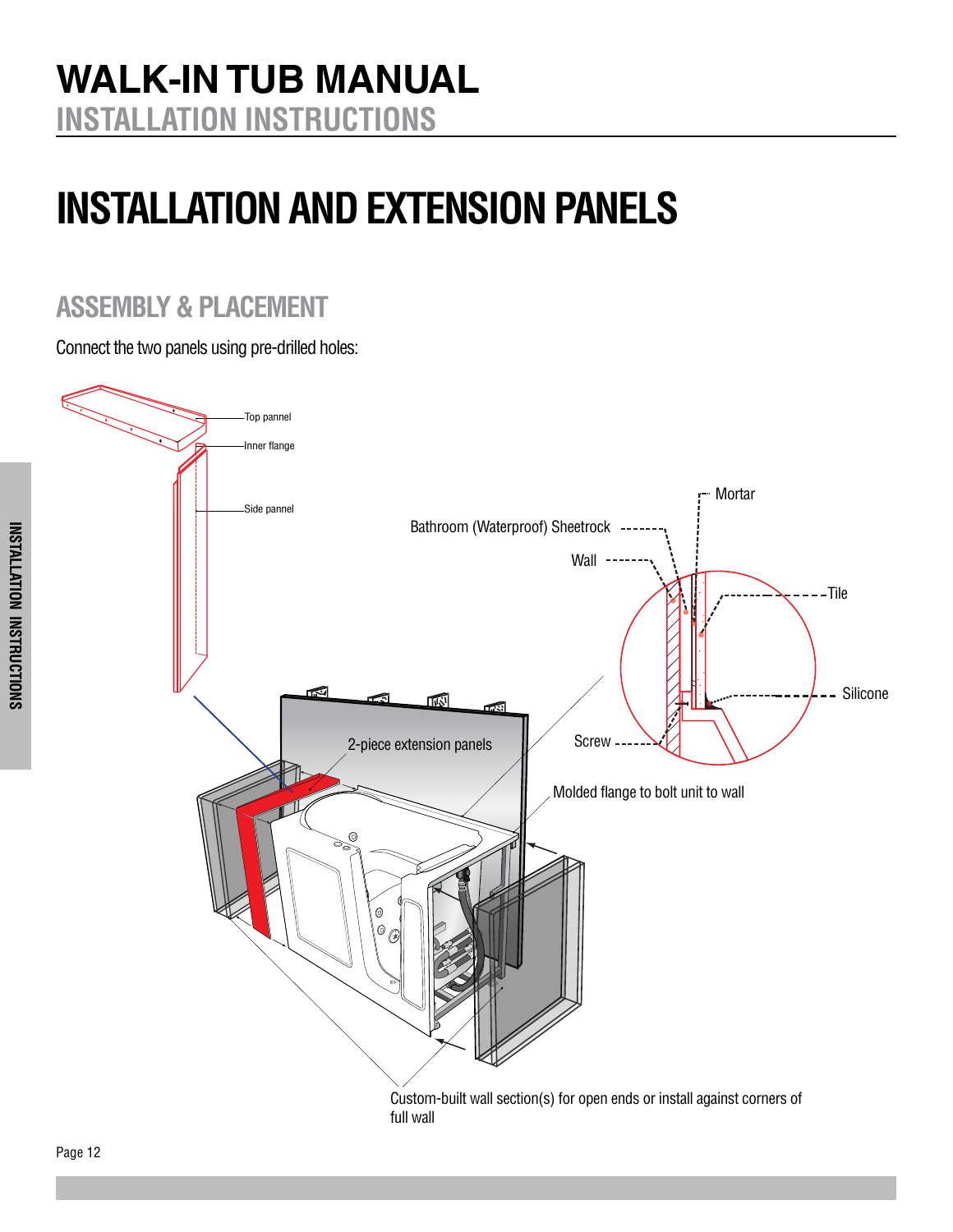# <span id="page-14-0"></span>**Faucet installation**

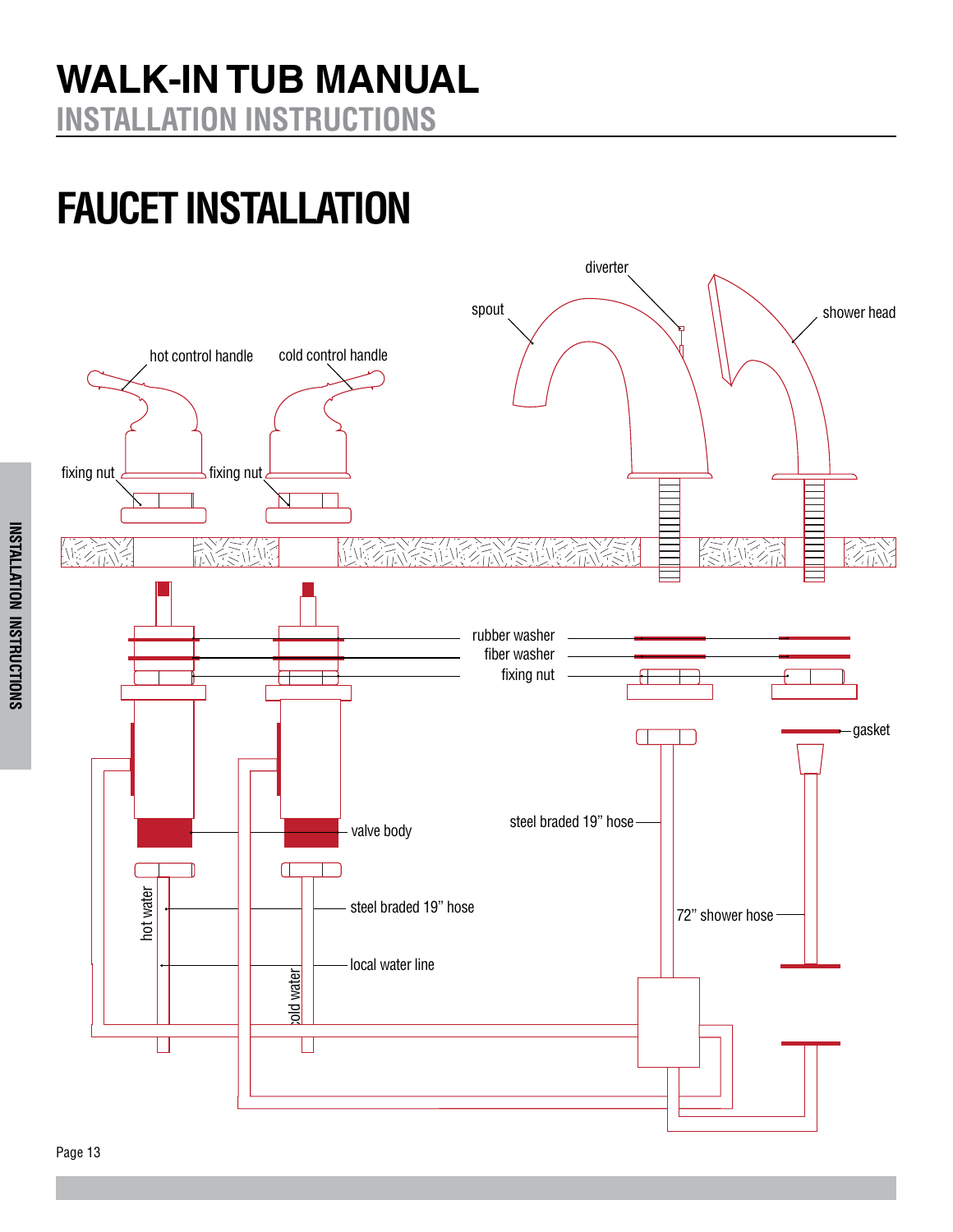# <span id="page-15-0"></span>**operating safety instructions**

### **INSTRUCTIONS PERTAINING TO RISK OF FIRE, ELECTRICAL SHOCK OR INJURY TO PERSONS**

#### **WARNING! Risk of personal injury:**

- Use this unit for its intended use as described in this manual. DO NOT use attachments not recommended by the manufacturer.
- To avoid injury, exercise caution when entering or exiting your walk-in tub.
- To reduce the risk of injury, do not permit children or persons with infirmities to use this product unless they are closely supervised at all times.
- The maximum recommended temperature is 102 F $^{\circ}$  (38.8 C $^{\circ}$ ). Fifteen minutes per soak is the recommended maximum time at 102 F°, which may induce Hyperthermia which is an increase in body dtemperature. This can be a serious medical condition and all bath users are cautioned against lengthy immersion at high water temperatures. Should you become light-headed, dizzy, or nauseous, immediately get out of the bath and cool off.
- Risk of electric shock; do not permit electric appliances (such as a hair dryer, lamp, telephone, radio or television) within four feet of this bathtub.
- Never drop or insert any objects into any openings.
- Do not operate this unit without the guard over the suction fittings.

**WARNING! RISK OF HYPERTHERMIA AND POSSIBLE DROWNING.** People using medications, herbal remedies, sleep aids, and /or having adverse medical history should consult a physician before using this product.

**WARNING! NO FOOD OR ALCOHOLIC BEVERAGES.** Use of your bathtub immediately after meals is not recommended. Avoid alcohol consumption before or during the bathing. Alcoholic beverages can cause drowsiness or hyperthermia resulting in loss of consciousness or even drowning.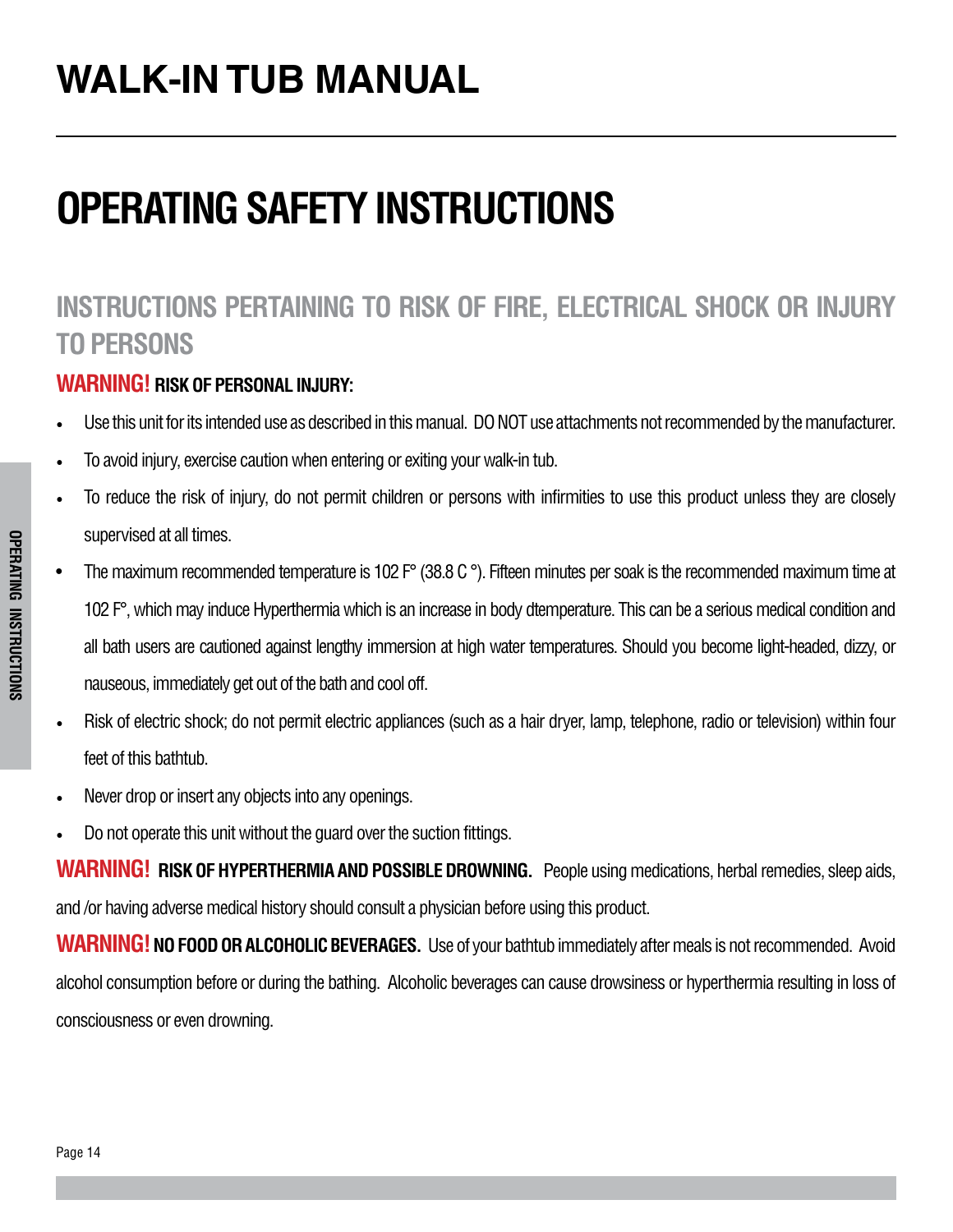The unit must be connected only to a supply circuit that is protected by a ground-fault circuit-interrupter (GFCI). Such a GFCI should be provided by the installer and should be tested on a routine basis. To test the GFCI, push the test button. The GFCI should interrupt power. Push the reset button. Power should be restored. If the GFCI fails to operate in this manner, there may be a ground current flowing, indicating the possibility of an electric shock. Do not use this massage bathtub. Disconnect the jet massage bathtub and have the problem corrected by a qualified service representative before using.

To reduce the risk of electrical shock, the dedicated electrical supply circuit(s) must be grounded. To do this, connect the third leg of the 3-conductor wiring cable to the grounding terminal of the electrical service panel and run continuously to the green grounding screw on the GFCI or electrical receptacle in the wiring compartment.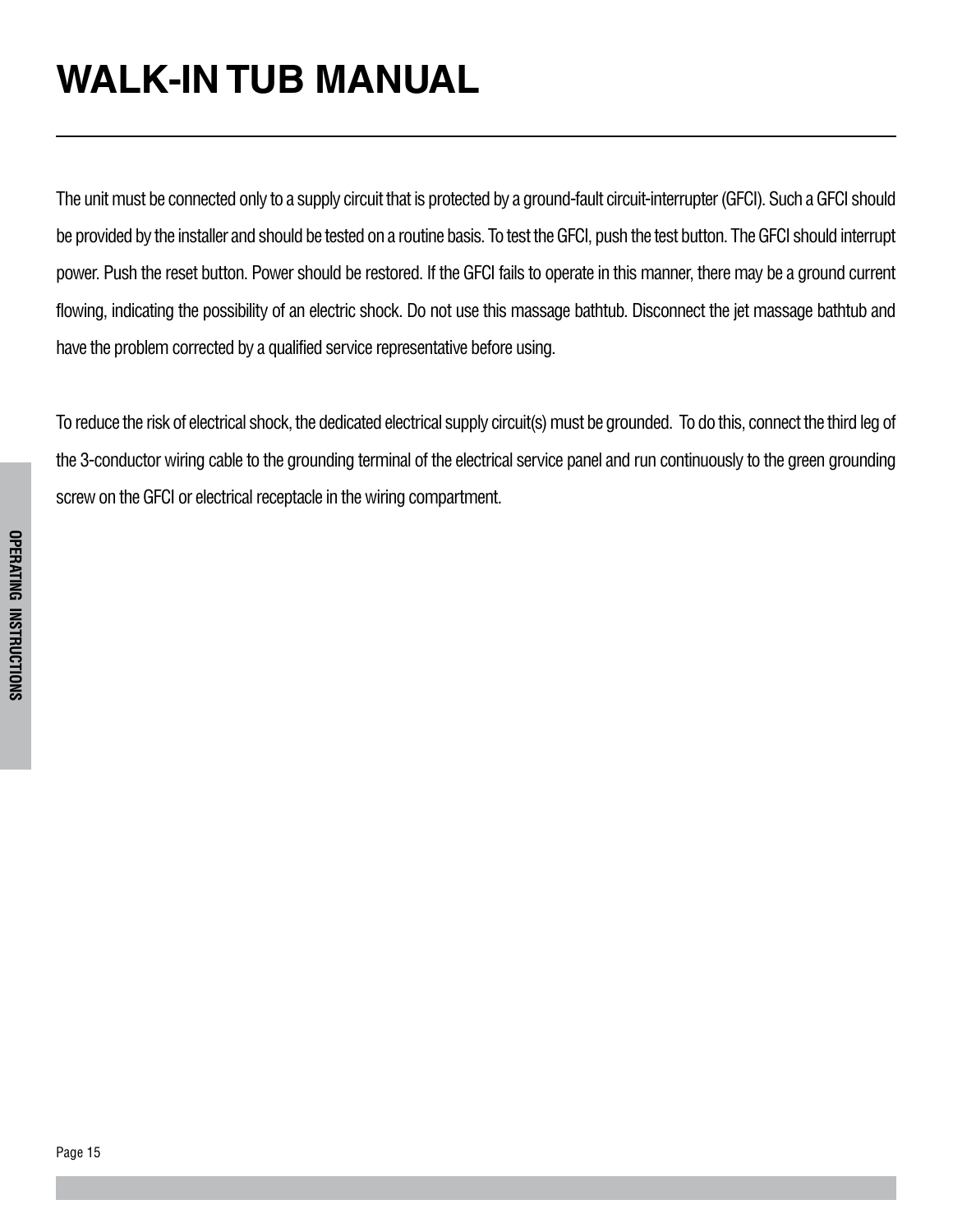# <span id="page-17-0"></span>**operating instructions**

When entering a our walk-in tub, be sure to close the door, placing the **handle** in the **down position**. Before activating any of the jetting controls, you must first fill the bath to a water level at least 2 inches above the highest jet placement. Do not put weight on the door when entering and exiting the tub. It is recommended to leave the door in the open position when the tub is not in use.

The pump is operated by the **hydro control button**, which starts the water flow. The blower is operated by the **air control button** which starts the air flow (see page 18).



Adjust the direction and rate of flow of the jets by moving the nozzle for direction. Turn either the outside ring or the nozzle clockwise or counterclockwise for flow (some jets adjust the flow with the outside ring and some with the nozzle). Adjust the air pressure flow of all water jets by using the **air volume control** (see page 18), which controls air-water mixture.

Our walk-in tubs equipped with the chromotherapy lights **(ordered separately)**, feature a dedicated on/off switch. Pressing the switch off and back on will change the color of light (see page 18).

### **PURGE CYCLE**

All air blowers are equipped with a purge cycle to remove residual water from the lines. The cycle will begin approximately 30 minutes after the unit is turned off and will continue for 1 - 2 minutes.

#### **WARNING: Do not push the button once the cycle begins. Doing so will cause the blower to restart once the purge cycle ends.**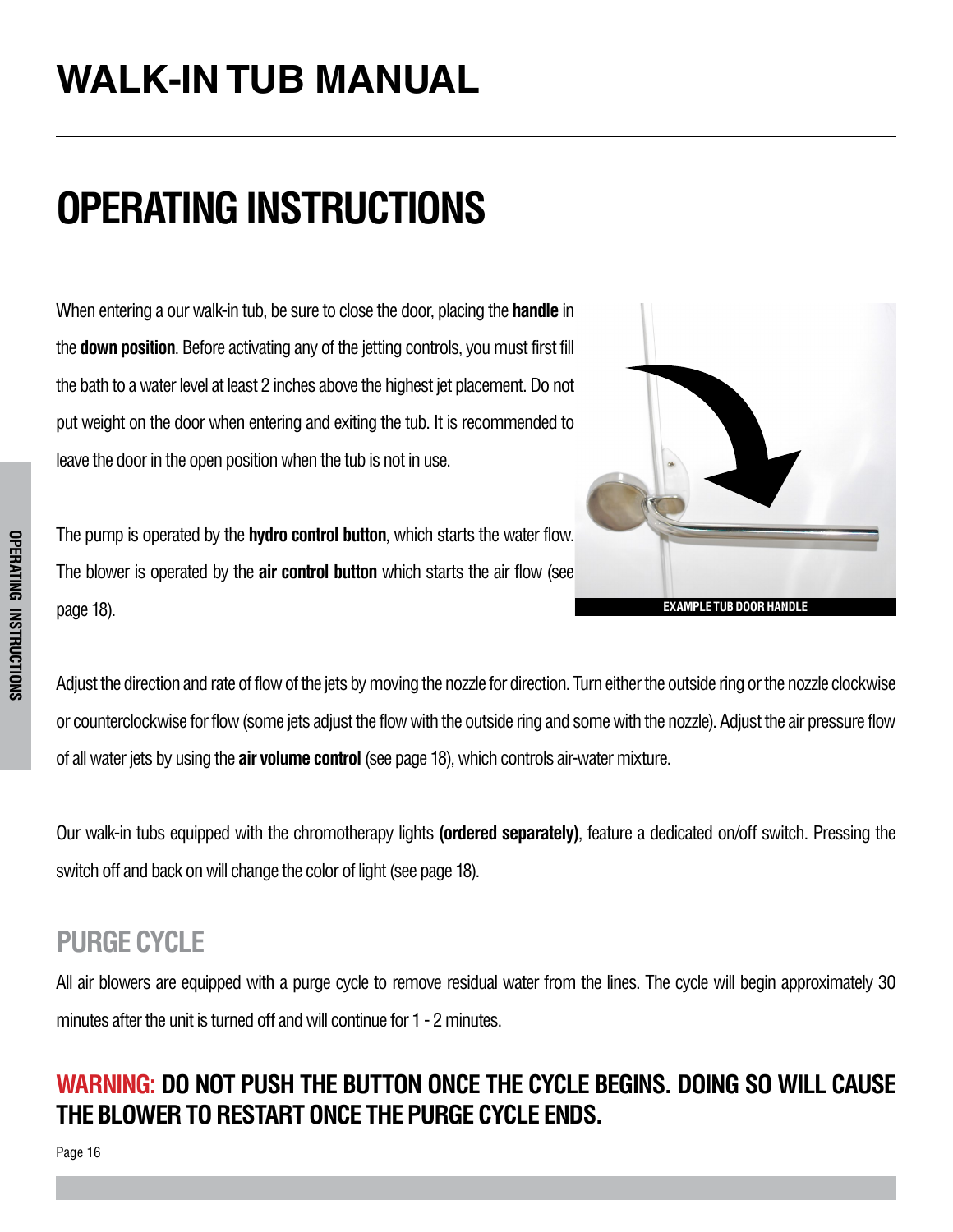### **IN-LINE HEATERS**

If your bathtub is equipped with an in-line heater, it will operate only when the pump is on.

**NOTE: the in-line heater is designed to keep your water warmer longer, but is not designed to increase the water temperature. Heat settings are not adjustable.**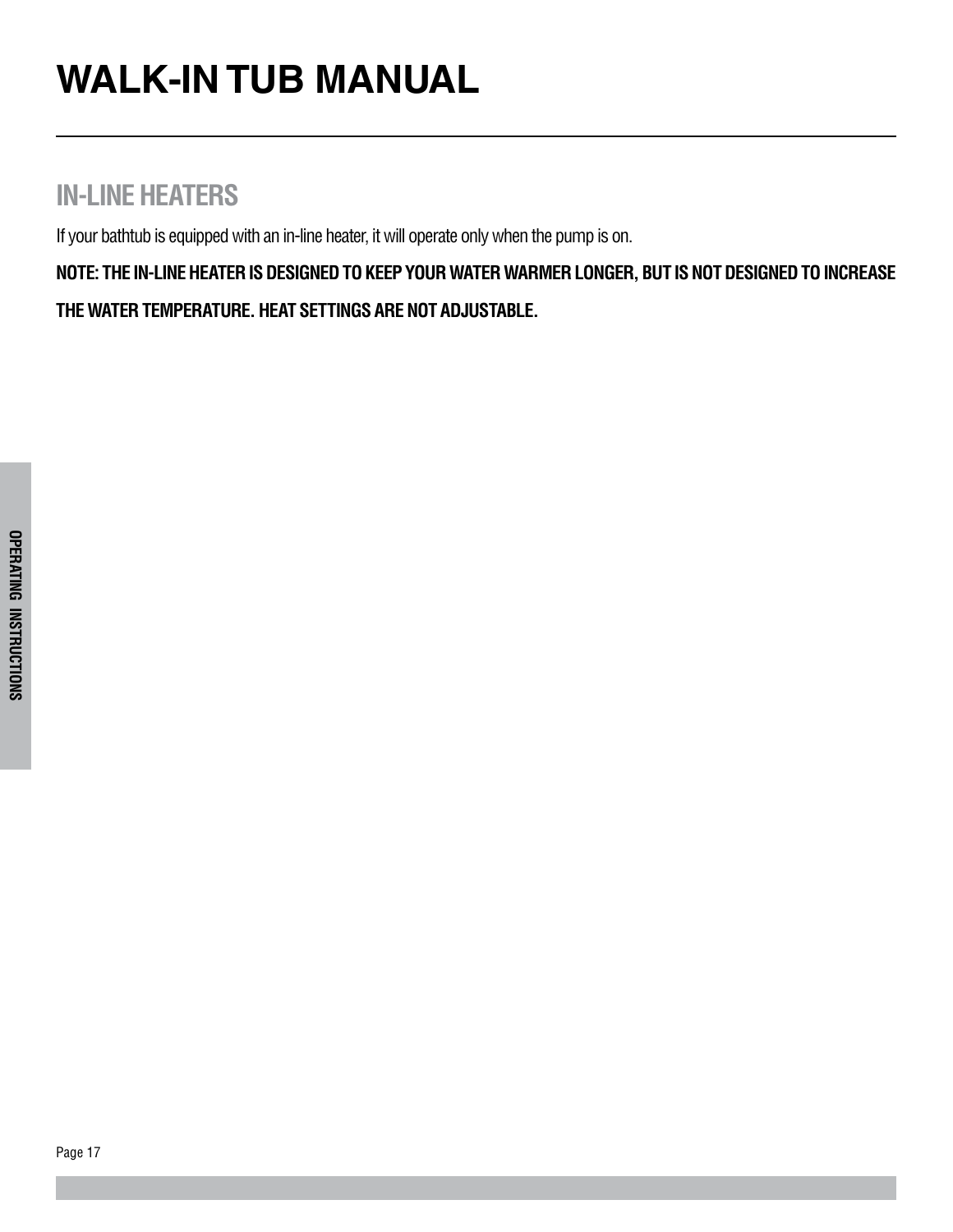# <span id="page-19-0"></span>**tub controls**



### **D**HYDRO CONTROL (PUMP)

Used to turn the water jets **ON** and **OFF**.

### **AIRCONTROL (BLOWER) 2**

Used to control the air jets on the system. **1st Press:** Blower starts at **MAX** speed **2nd Press:** Blower at **MED** speed **3rd Press:** Blower at **MIN** speed **4th Press:** Blower turns **OFF**

### **CHROMOCONTROL (LIGHT) 3**

Used to turn the chromotherapy lights **ON** and **OFF**. Pressing the button repeatedly will cycle through different color modes.

## **AIR PRESSURE C**

Used to increase or decrease air pressure flowing through the water jets.

### **5** AROMA C

Unscrew to place or replace the aroma canister.

### **6** AROMA C

Placed inside the aroma container. Check frequently and replace as needed.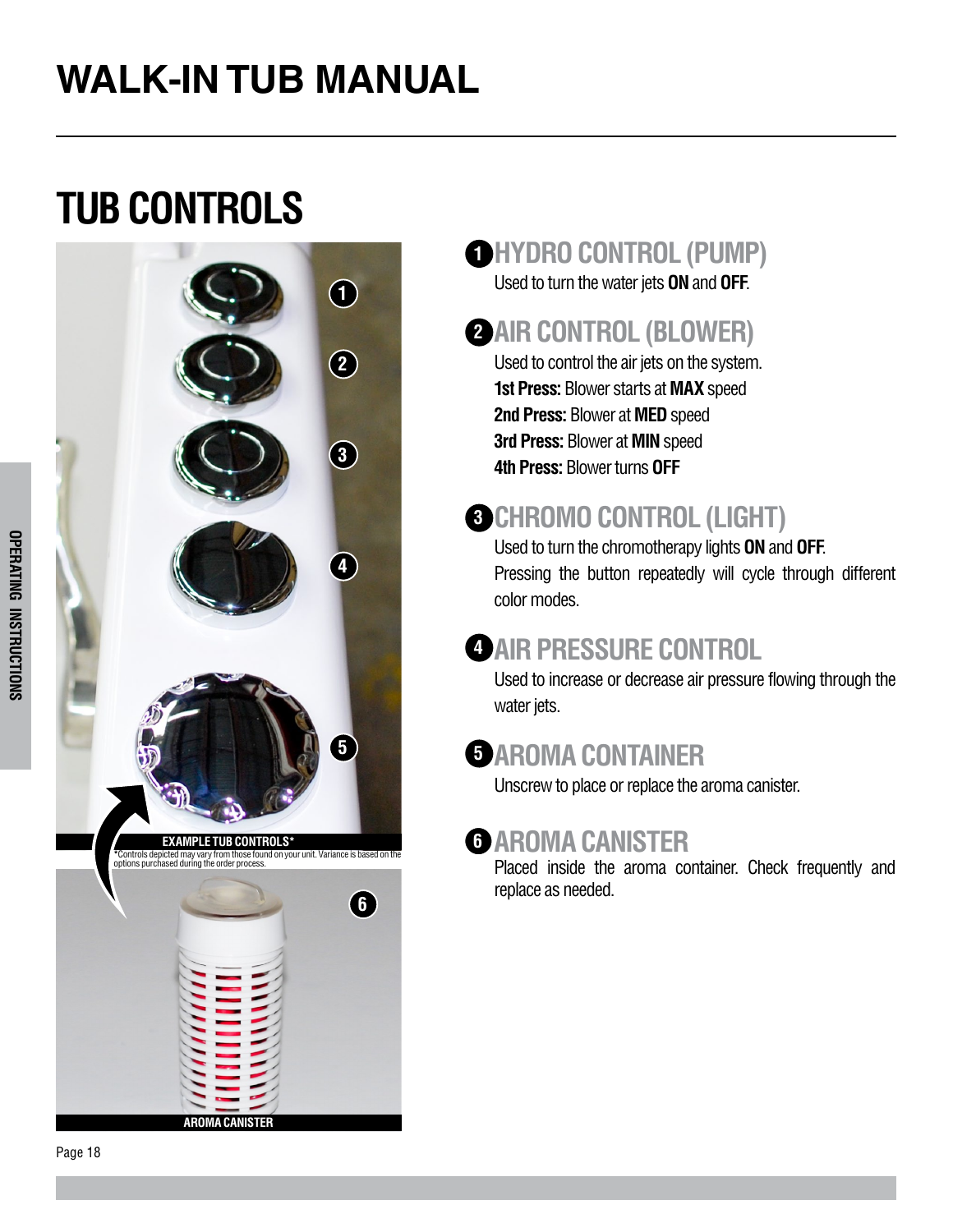# <span id="page-20-0"></span>**CLEANINGAND MAINTENANCE**

Pump and pipe circulation systems should be flushed before first use and on a monthly basis when product is under normal use.

#### **Below are the recommended procedures for cleaning:**

- Do not run whirlpool dry. Fill the tub with hot water 2-3 inches above the jets and add 2-3 teaspoons of low foaming detergent such as dishwashing machine detergent
- Turn on whirlpool system and run for 10 minutes
- Drain tub completely
- Fill tub with cold water above jets
- Turn on whirlpool system and run for 15 minutes
- Drain tub completely
- Cleaning the suction cover: Clean and remove any hair or lint from the suction cover (see image below). On a monthly basis, unscrew the suction cover and clean away any hair, lint or debris from the cover and housing, then remount the cover in place. Some suctions are not designed to be removed; only suctions that have screws on the cover, visible from the inside of the tub, can be removed.

#### **WARNING! NEVER OPERATE THE UNIT WITH THE SAFETY SUCTION COVER OFF.**



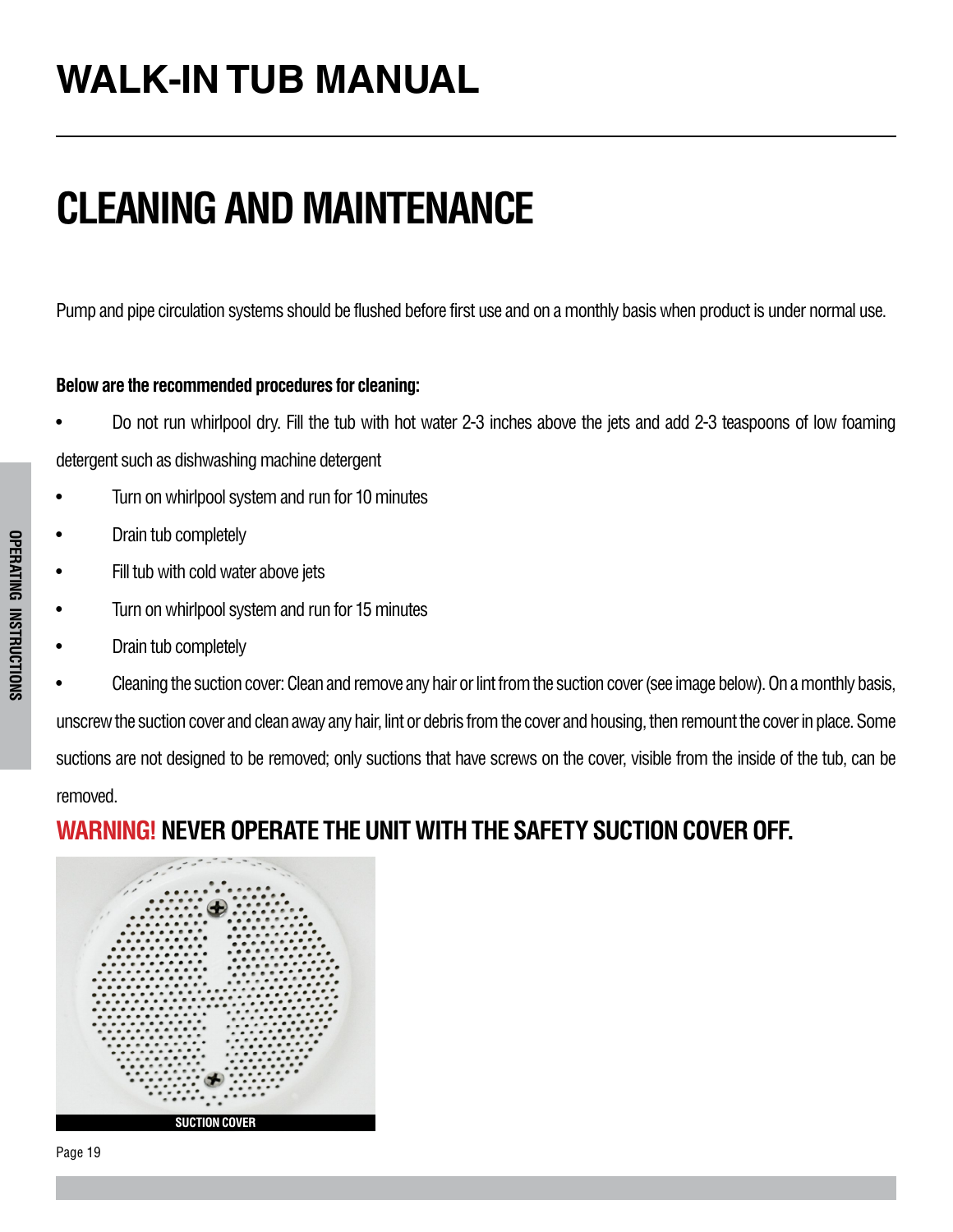## <span id="page-21-0"></span>**WALK-IN TUB MANUAL warranty**

## **warranty**

his 10-year warranty is extended to the first user to be free from defects in workmanship and material under normal use and conditions for a period of **10 years** from the date of the original purchase. This warranty relates to the bathtub shell, frame and finish. The finish's warranty does not apply to fading, cracking, delaminating or blistering due to excessive wear, sun fading or scouring due to cleaning. Different warranty periods apply. The tub and all its components including motors, electronic controls, waste and overflow, fittings and all plated finishes are covered by a limited one year warranty, subject to verification of the defect or malfunction. All labor and repair-related services are covered within the first **90** days of purchase. This warranty is non-transferable and applies only to the original owneras stated on the original purchase order. Notification **must be** sent via certified mail to **5701 NW 35 Avenue. Miami, FL 33142**. The manufacturer will not be responsible for any water damage to any structures or any property for any reason (including but not limited to manufacturer defects or improper installation). Manufacturer will assume no responsibility for the loss of the system, inconvenience due to loss, damage to real or personal property or any other consequential damage. Manufacturer will not be liable for any incidental expenses or material charges in connection with removal or replacement of the purchased part or any part or parts of the system. This warranty shall not apply to any type of failure resulting from negligence, abuse, misuse, misapplication, improper installation, alteration or modification, chemical corrosion or improper maintenance. Every walk-in tub must be installed by a licensed plumber, electrician and/or contractor; Failure to do so will hereby void the warranty. There will be a charge for replacement parts or the replacement of the entire electrical unit if the defective unit is returned for any of the reasons listed above.

#### **NOTE: within the limited one year warranty, there will be a prorated charge for any electrical and PLATED REPLACEMENTS PARTS, INCLUDING SHIPPING AND HANDLING CHARGES.**

Manufacturer reserves the sole authority to make any type of warranty changes at any time. The manufacturer will not be responsible for any warranty information that is being misrepresented by outside sources including dealers,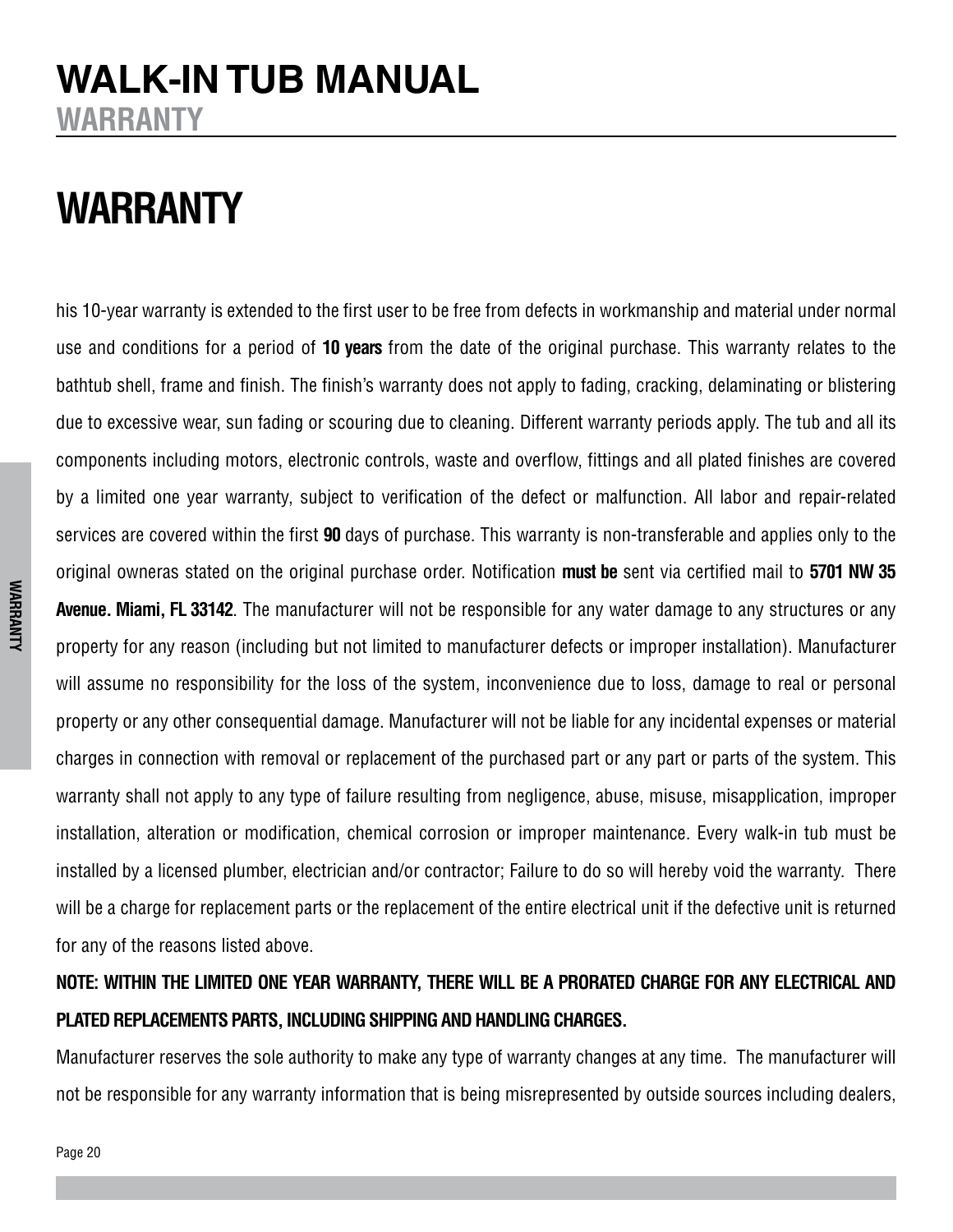## **WALK-IN TUB MANUAL warranty**

retailers, distributors or contractors. Manufacturer does not warranty the installation, plumbing or electrical related connections, of any of our products including Walk-In Baths, shower pans or shower stalls. Improper or negligent installation of the product or other components, alteration made of, or alterations or medications to the system, may cause the product or the system to malfunction. Such problems are not covered by warranty. Manufacturer warranties the door seal for the life of the unit under normal use and conditions for the **original owner** of the tub. This warranty shall not apply to any failure resulting from negligence, abuse, misuse, misapplication, alternation, or medication or improper maintenance.

The replacement door seal will be issued to the end user and it will be the responsibility of the end user to determine the means of installation. Manufacturer will not be liable for any incidental expenses or material charges in connection with removal or replacement of the door seal.

### **NOTE: TO THE EXTEND PERMITTED BY LAW, ALL IMPLIED WARRANTIES INCLUDING THOSE OF MERCHANT ABILITY AND FITNESS FOR A PARTICULAR PURPOSE ARE HEREBY DISCLAIMED. THIS COMPANY AND SELLER HEREBY DISCLAIM ANY LIABILITY FORSPECIAL, INCIDENTAL, ORCONSEQUENTIAL DAMAGES.**

Some states/provinces do not allow limitations on how long an implied warranty lasts, or the exclusion or limitation special, incidental or consequential damages, so these limitations and exclusions may not apply to you. This warranty gives you specific legal rights. You may have other rights, which vary from state/province to state province. All lawsuits must be filed in Dade County, Florida. Tub units are for residential use only.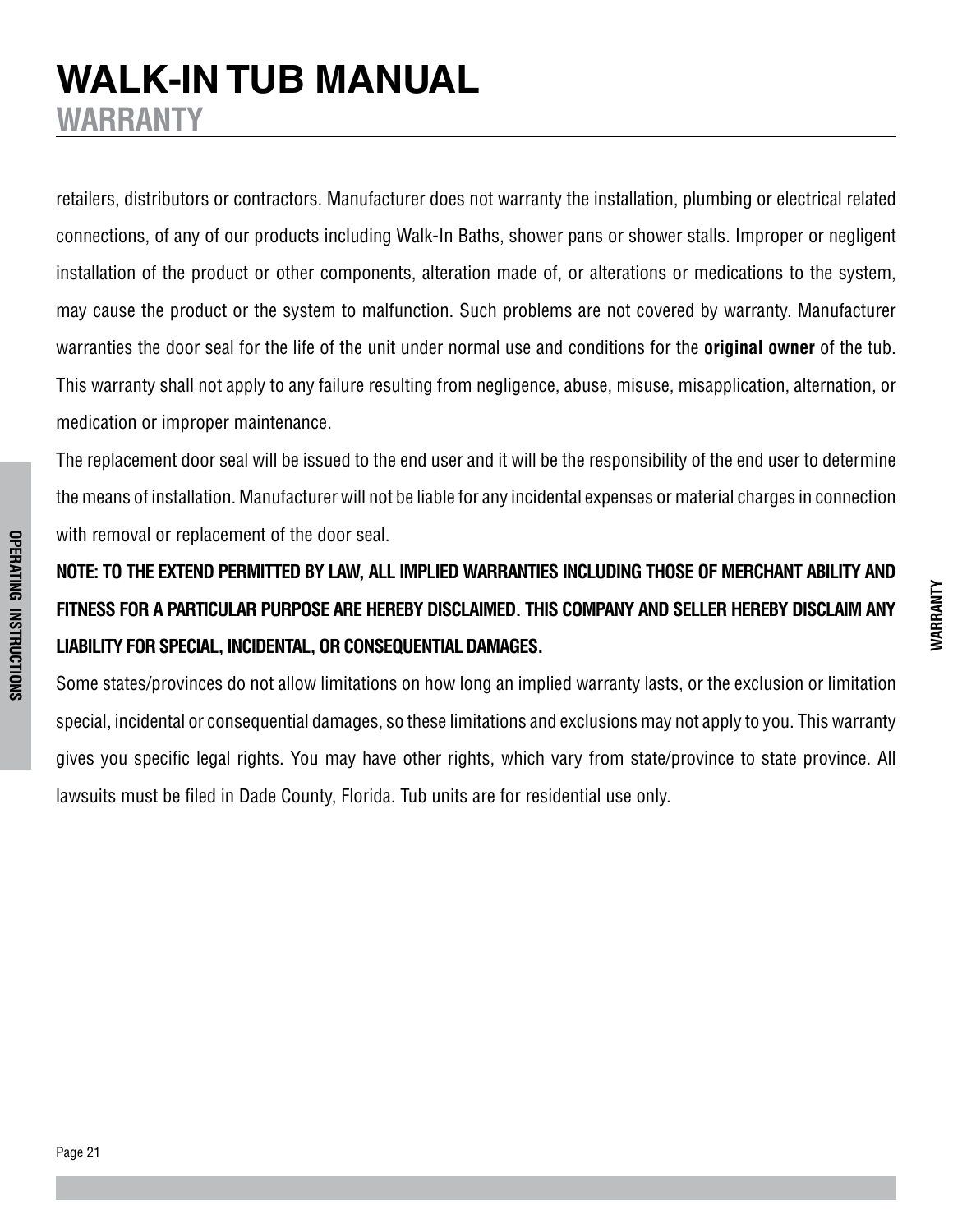# <span id="page-23-0"></span>**RETURN POLICY**

We are committed to providing premium customer service. In the event that a product must be returned due to reasons other than defects, as mentioned in the warranty, the following procedures apply:

Requests for returns and/or exchanges must be made within **30 days** of receipt of product. The product must be in its original packaging and received at our facility in saleable condition. All returns will receive a **20% restocking fee** plus all **freight costs** of the original shipment and return shipment to us.

All requests for return must first be approved by us and have an assigned **Returned Merchandise Authorization number** (RMA#).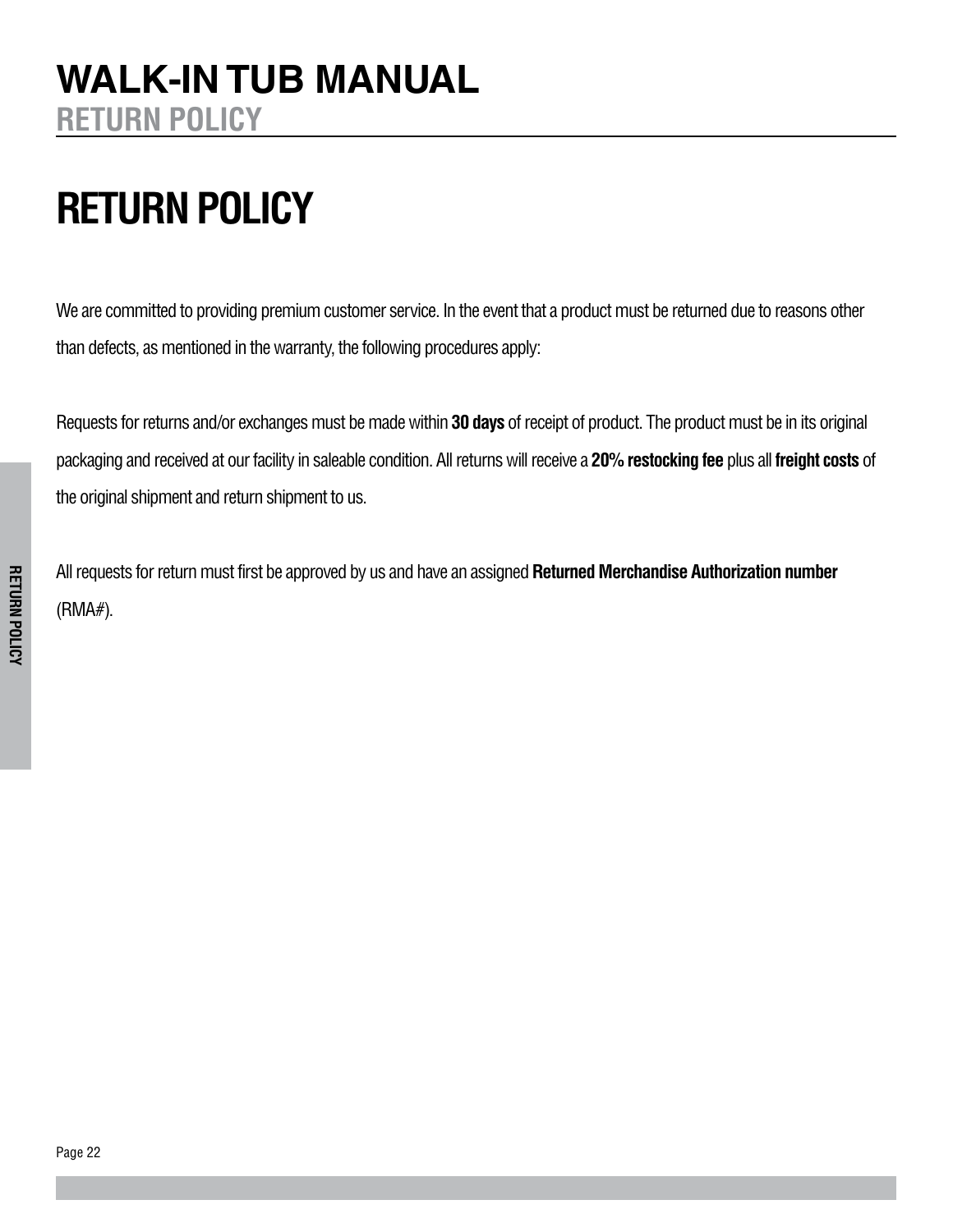# <span id="page-24-0"></span>**product registration card**

The completed card should be cut out or copied, completed, and mailed to:

5701 NW 35 Avenue Miami, FL 33142

| <b>Product Registration Card</b>                                                                                                                                                                                                                                          |  |                                 |  |  |  |
|---------------------------------------------------------------------------------------------------------------------------------------------------------------------------------------------------------------------------------------------------------------------------|--|---------------------------------|--|--|--|
|                                                                                                                                                                                                                                                                           |  |                                 |  |  |  |
|                                                                                                                                                                                                                                                                           |  |                                 |  |  |  |
|                                                                                                                                                                                                                                                                           |  |                                 |  |  |  |
|                                                                                                                                                                                                                                                                           |  |                                 |  |  |  |
| I have read the Owner's Manual carefully and understand and agree that any installation, operation or maintenance of the walk-in bath tub must be<br>done strictly in accordance with instructions and guidelines contained in the owner's manual and installation guide. |  |                                 |  |  |  |
| Signature <b>Signature</b> and the state of the state of the state of the state of the state of the state of the state of the state of the state of the state of the state of the state of the state of the state of the state of t                                       |  | Date __________________________ |  |  |  |
|                                                                                                                                                                                                                                                                           |  |                                 |  |  |  |
| Page 23                                                                                                                                                                                                                                                                   |  |                                 |  |  |  |

**PRODUCT REGISTRATION duct registration**